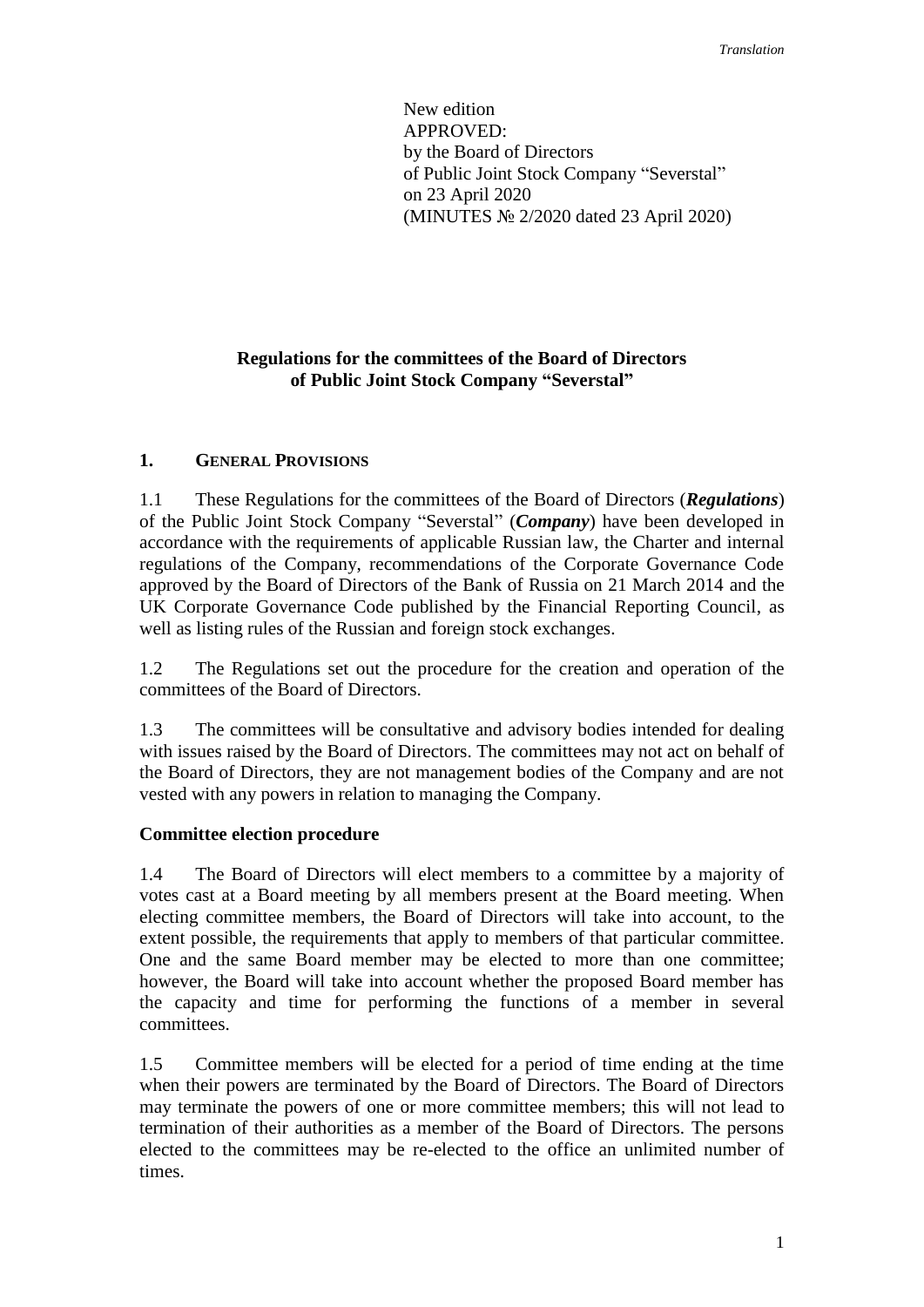1.6 A member of the relevant committee may be elected as the Head of a committee (Committee Chair) by the Board of Directors, by a majority of Board members present at the relevant meeting. The Board of Directors may re-elect the Chair of any committee at any time. Unless otherwise provided for by these Regulations, only Independent Directors (hereinafter the term is used as defined in the Corporate Governance Code of the Company) can act as Committee Chair. One and the same person may be the Chair of more than one Committee.

# **Procedure for convening and holding committee meetings**

1.7 Committee meetings will be held as and when necessary, but in any case, at least three times every year. A committee meeting may be held either by joint attendance of its members or by absentee vote (by telephone, video conference etc).

1.8 A Committee Chair will convene committee meetings at his or her own initiative and when requested by any member of the relevant committee notifying the Corporate Secretary of the planned meeting reasonably in advance. Any Board member who is not a member of the committee, or any executive body or the Company's officer responsible for organisation of and conducting internal audit (Head of Internal Audit Department) or the Company's auditor may request the Committee Chair to procure that the committee will consider a matter at a meeting. Such a request may be reviewed at the next scheduled meeting or at a specially convened committee meeting.

1.9 Any member of the Board of Directors has a right to attend a meeting of any committee, irrespective of whether he or she is a member of the relevant committee. The Corporate Secretary will notify all the members of the Board of Directors of time, place and agenda of a committee meeting reasonably in advance of the relevant meeting.

1.10 A committee meeting will be valid (quorate) if attended by at least half of that committee's members. Whether a meeting is quorate or not will be established by the Chair of that committee when the meeting is opened.

1.11 A committee will make a decision by a majority vote of all committee members who take part in the meeting. Each committee member will have one vote, and the Committee Chair will have no casting vote in the event of a tied vote.

1.12 The minutes of the meeting will be prepared by the Company's Corporate Secretary and approved and signed by the Chair of the relevant committee within five business days following the date of the meeting, whether held by joint attendance or by absentee vote.

1.13 The committee minutes will include:

- the date, time and venue of the meeting;
- a list of committee members who took part in the meeting, a list of other persons in attendance at the meeting and the form in which the meeting was held;
- the agenda; and
- the decisions made at the meeting.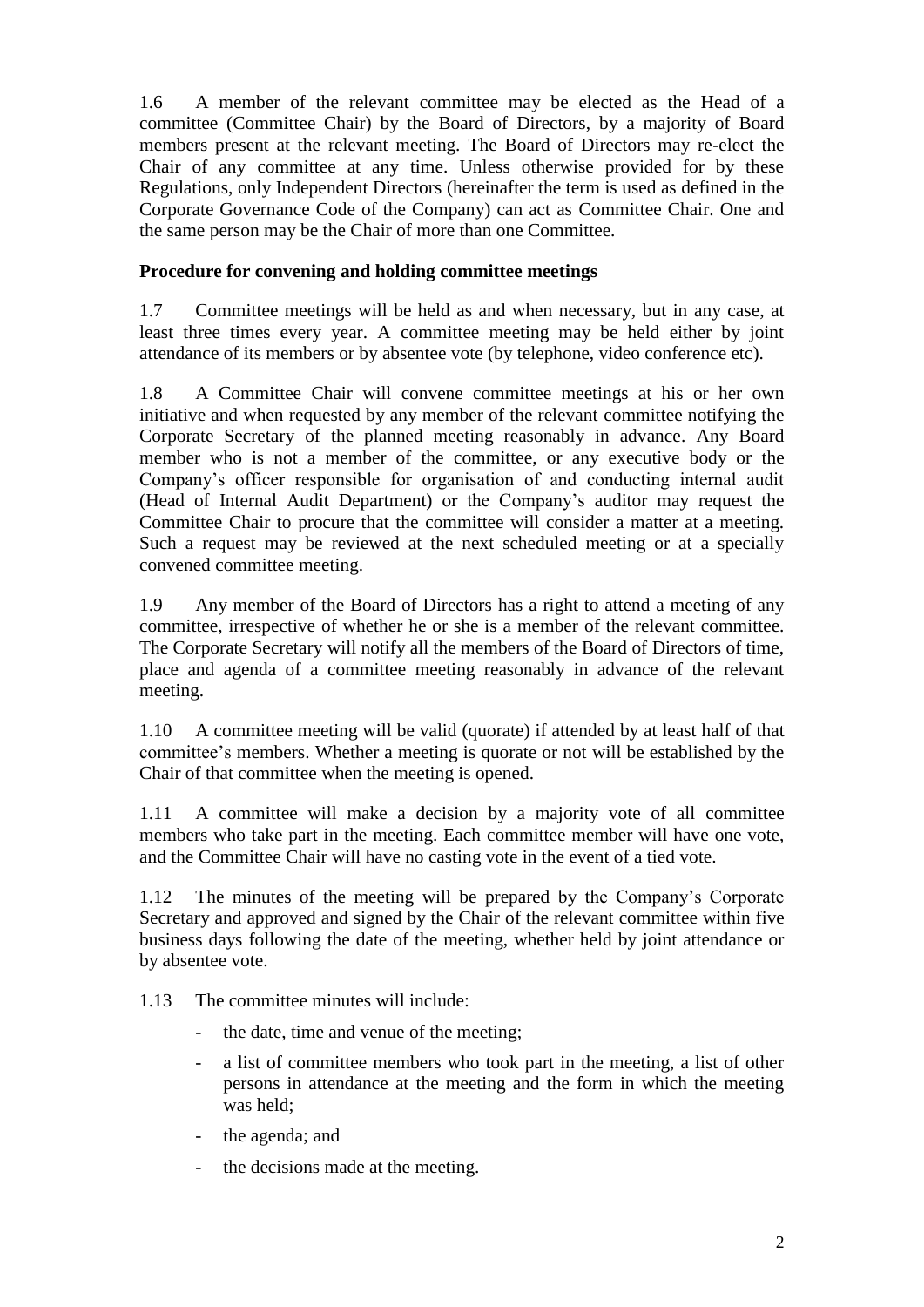Committee minutes will be executed in two counterparts and held by the Company's Corporate Secretary. A copy of the minutes will be delivered to any Board member of the Company (including upon request those directors who are not members of the relevant committee).

# **Miscellaneous**

1.14 Expenses incurred by committees in the course of their operations will be regarded as expenses of the Board of Directors and they will be reimbursed in accordance with the procedure established for reimbursing expenses of the Board of Directors. As and when necessary, the committees may engage experts having the required professional knowledge to assist in their work.

1.15 The Board of Directors may resolve to establish other permanent or ad hoc committees in addition to the Audit Committee, Remuneration and Nomination Committee and Health, Safety and Environmental Committee described below.

1.16 The Chairs of the Board committees will report to the Board of Directors on their work and the work of their committees on a regular basis. Information on the activities of the Board committees will be published as a separate part of the Company's Annual Report.

# **2. AUDIT COMMITTEE**

2.1 The Audit Committee will ensure that the Board of Directors supervises the financial performance and business operations of the Company, including monitoring the status (effectiveness and efficiency) of the Company's risk management, internal control and corporate governance systems.

- 2.2 The objective of the Audit Committee is to assist the Board of Directors in:
- (a) monitoring the timeliness, completeness, accuracy and reliability of financial and other reporting, its preparation and submission process; and
- (b) monitoring the reliability and effectiveness of the risk management, internal control and corporate governance systems.

2.3 The Audit Committee will consist of three Independent Directors. At least one member of the Audit Committee will have recent (relevant and sufficient) experience in financial matters, as well as skills reasonably required for accounting (financial) statements, business risk analysis and financial management skills.

2.4 The Audit Committee may invite to its meetings, as appropriate, any officers of the Company, the Head of the Internal Audit Department and representatives of the external auditor of the Company, as well as retain, on a permanent or temporary basis, independent consultants (experts) who will participate in the work of the Audit Committee for the purpose of preparing materials and recommendations in relation to any matters included in the agenda.

2.5 The Audit Committee will carry out the following functions:

2.5.1 in relation to accounting (financial) statements: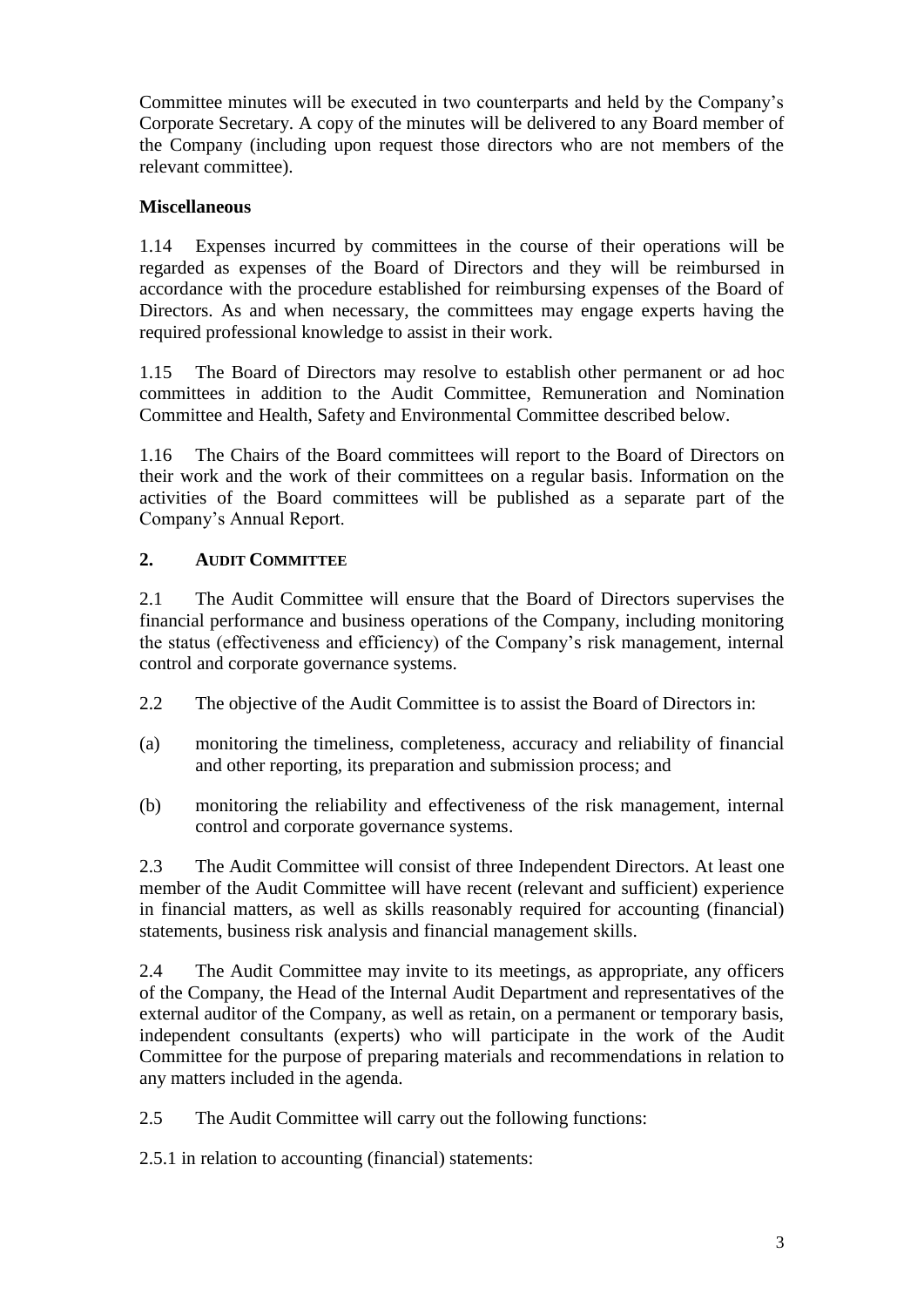(a) oversight of the completeness, accuracy and reliability of the Company's accounting (financial) statements;

(b) analysis of the material aspects of accounting policies of the Company;

(c) participation in consideration of material issues and judgments in relation to the Company's accounting (financial) statements;

(d) review of the Company's interim accounting (financial) statements and analysis of changes in accounting policies and practices as well as material adjustments made on the basis of audit findings;

(e) review of the Company's annual accounting (financial) statements and other published information prior to its submission for approval to the Board of Directors and its publication;

(f) review of any official statements relating to the Company's financial and non-financial performance and any judgments concerning material aspects of the accounting (financial) and non-financial reporting;

(g) review of any material changes in legislation affecting the Company's accounting (financial) statements and any findings of supervisory authorities and court proceedings;

2.5.2 in relation to risk management, internal control and corporate governance:

(a) oversight over reliability and the effectiveness of the risk management and internal control system and the corporate governance system, including evaluation of the effectiveness of risk management and internal control procedures, and corporate governance practices as well as preparation of proposals for their improvement;

(b) analysis and evaluation of implementation of policies relating to risk management and internal control;

(c) oversight over procedures that ensure the compliance by the Company with the requirements of law and ethical standards, rules, and procedures of the Company, and requirements of stock exchanges;

(d) review and evaluation of implementation of policies relating to the management of conflicts of interest;

### 2.5.3 in relation to internal and external audits:

(a) ensuring the independence and objectivity of the internal and external audit functions;

(b) review of the regulations on internal auditing;

(c) review of the proposed plan of work of the Internal Audit Department, ensuring that its scope is unrestricted;

(d) discussion of the authority and budget of the Internal Audit Department to ensure that it can carry out its role effectively;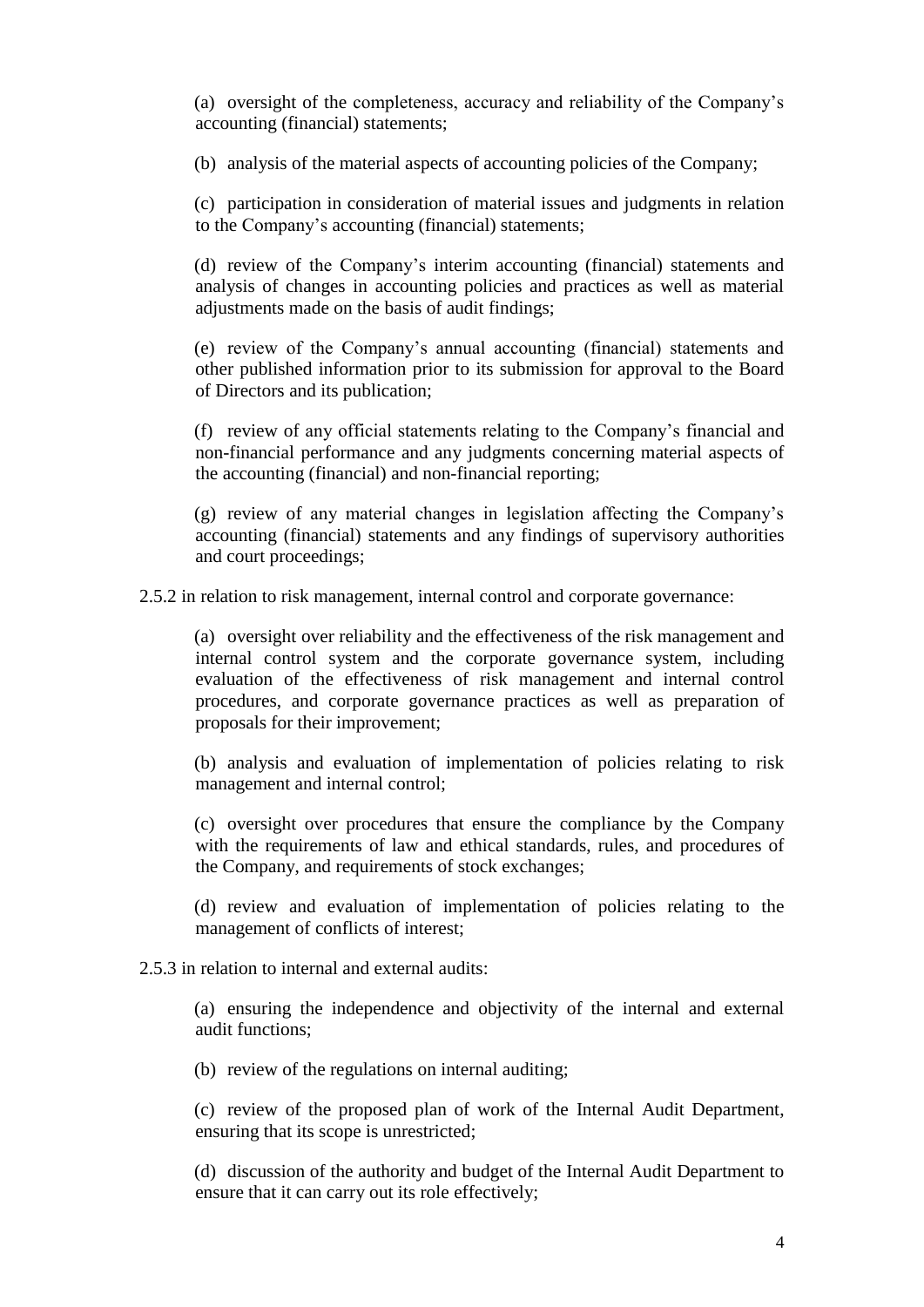(e) assisting in consideration of issues relating to the appointment (dismissal) of the Head of the Internal Audit Department and provide input on his/her performance and remuneration;

(f) evaluation of the effectiveness of the internal audit function;

(g) evaluation of potential candidates to be the external auditor of the Company, development of proposals for the Board of Directors on the appointment, re-election and dismissal of the external auditor, on payment for their services, the maximum amount of the external auditor's fees; and the terms and conditions of their engagement;

(h) ensuring efficient cooperation between the Internal Audit Department and the external auditor of the Company;

(i) development and recommendation to the Board of Directors a policy for auditors supplying non-audit services, taking into account relevant ethical restrictions applicable to such activities, and informing the Board of Directors of any events that require their involvement, and provide recommendations as to the actions necessary to provide a remedy;

(j) provide oversight over the scope and results of the auditor's work (including an evaluation of audit quality) and monitor the independence of the external auditor, taking into account the applicable requirements of professional and regulatory bodies in Russia and the UK;

2.5.4 in relation to prevention of fraudulent or corrupt actions on the part of the Company's employees and third parties:

(a) oversight over the effectiveness of a system of warnings about potential fraudulent or corrupt actions on the part of any of the Company's employees and third parties, as well as any other violations in the Company's activities; and actions taken by the Company's executive management;

(b) oversight over special investigations relating to potential fraud or misuse of insider or confidential information;

(c) oversight over implementation of measures taken by the executive management of the Company in connection with the receipt of information about potential fraudulent or corrupt actions on the part of any of the Company's employees and other potential violations.

An evaluation of the auditor's work prepared by the Audit Committee will be presented as materials to the Annual General Meeting of Shareholders of the Company.

## **3. REMUNERATION AND NOMINATION COMMITTEE**

3.1 The Remuneration and Nomination Committee will seek to assist the Company in engaging qualified staff to manage the Company and create appropriate incentives for them to assist in ensuring their successful work in the Company.

3.2 The Remuneration and Nomination Committee will consist of three Independent Directors.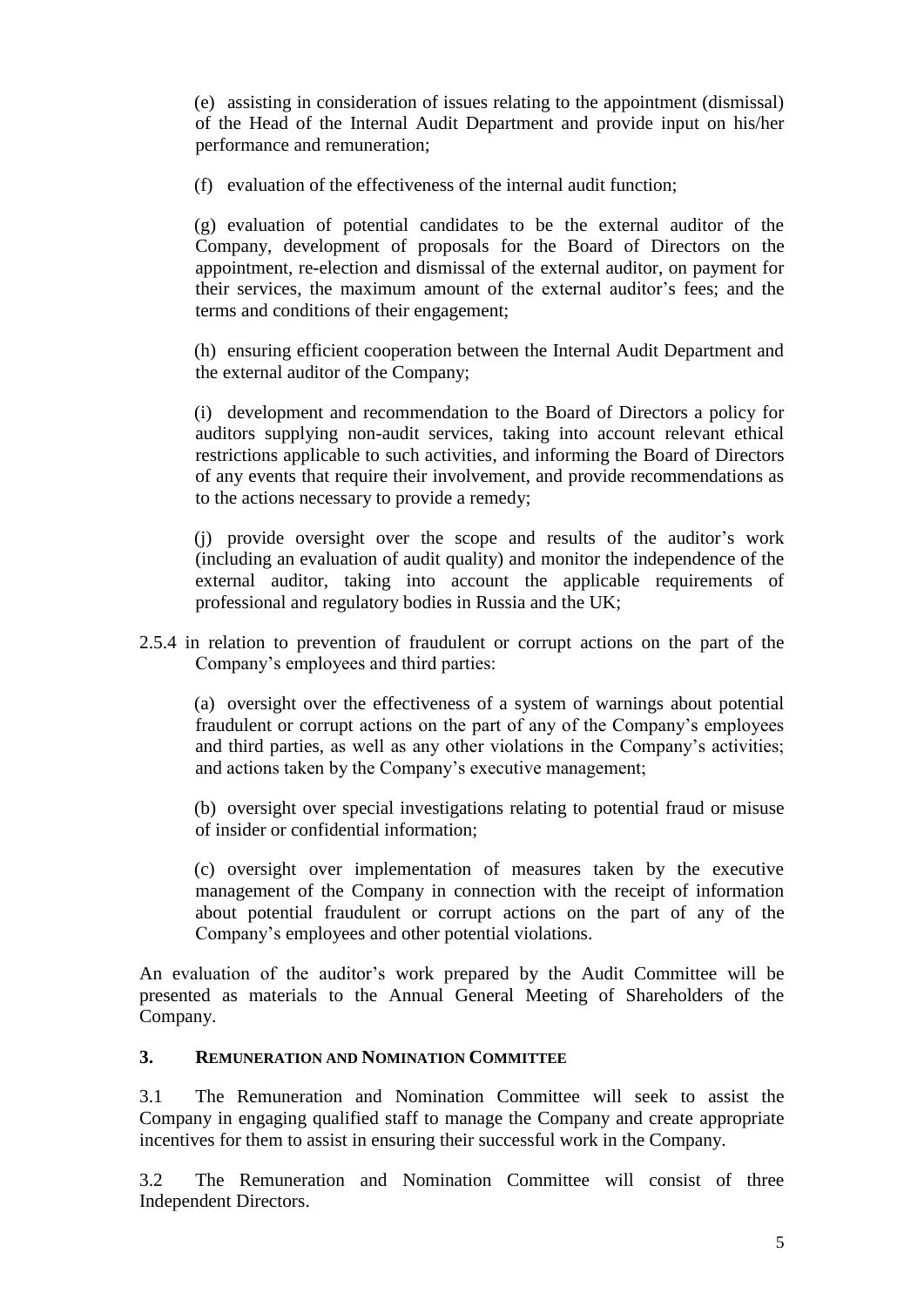3.3 The Remuneration and Nomination Committee will carry out the following functions:

- (a) evaluation of the composition of the Board of Directors in terms of professional expertise, experience, independence, and involvement of its members in the work of the Board, as well as determining priority areas for improving the composition of the Board;
- (b) develop general recommendations for the Board of Directors regarding selection of nominees to the Board of Directors, proposed by the Board of Directors;
- (c) conduct preliminary evaluation of potential nominees to the Board of Directors, proposed by the Board of Directors, and provide the Board of Directors with recommendations regarding such nominees;
- (d) inform the Board of Directors of any potential nominees to the Board of Directors it is aware of and recommend individual persons for nomination or election to the Board of Directors;
- (e) issue an opinion as to whether a person nominated to the Board of Directors qualifies as an Independent Director;
- (f) interact with the Company's shareholders, not to be limited to the major shareholders, to develop recommendations for the shareholders in relation to the voting on the election of candidates to the Company's Board of Directors;
- (g) conduct an annual detailed formal self-assessment or external assessment of effectiveness of the Company's Board of Directors and its members, as well as the committees of the Board of Directors from the standpoint of their performance as a whole and individual contributions of directors to the work of the Board of Directors and its committees, determine priority areas to strengthen the capability of the Company's Board of Directors, drafting recommendations for the Board of Directors on improving proceedings of the Board and its committees, preparing a report on the results of such self-evaluation or external evaluation, which will be included in the Company's Annual Report;
- (h) plan future appointments of personnel, whilst ensuring due succession, and the Company's Sole executive body; make recommendations for the Board of Directors on candidates for the position of Corporate Secretary, members of the Company's executive bodies and other key executives;
- (i) develop the system of remuneration and other payments made by the Company or at the Company's expense (including life and health insurance, pension plans) to Board members of the Company based on personal contributions of its members towards the achievement of the Company's strategic objectives;
- (j) develop and periodically revise the Company's policy on the nomination and remuneration of members of the Board of Directors and Sole executive body of the Company, monitor its implementation and execution;
- (k) review the performance of Board members including whether it is advisable to nominate a Board member for another term in office;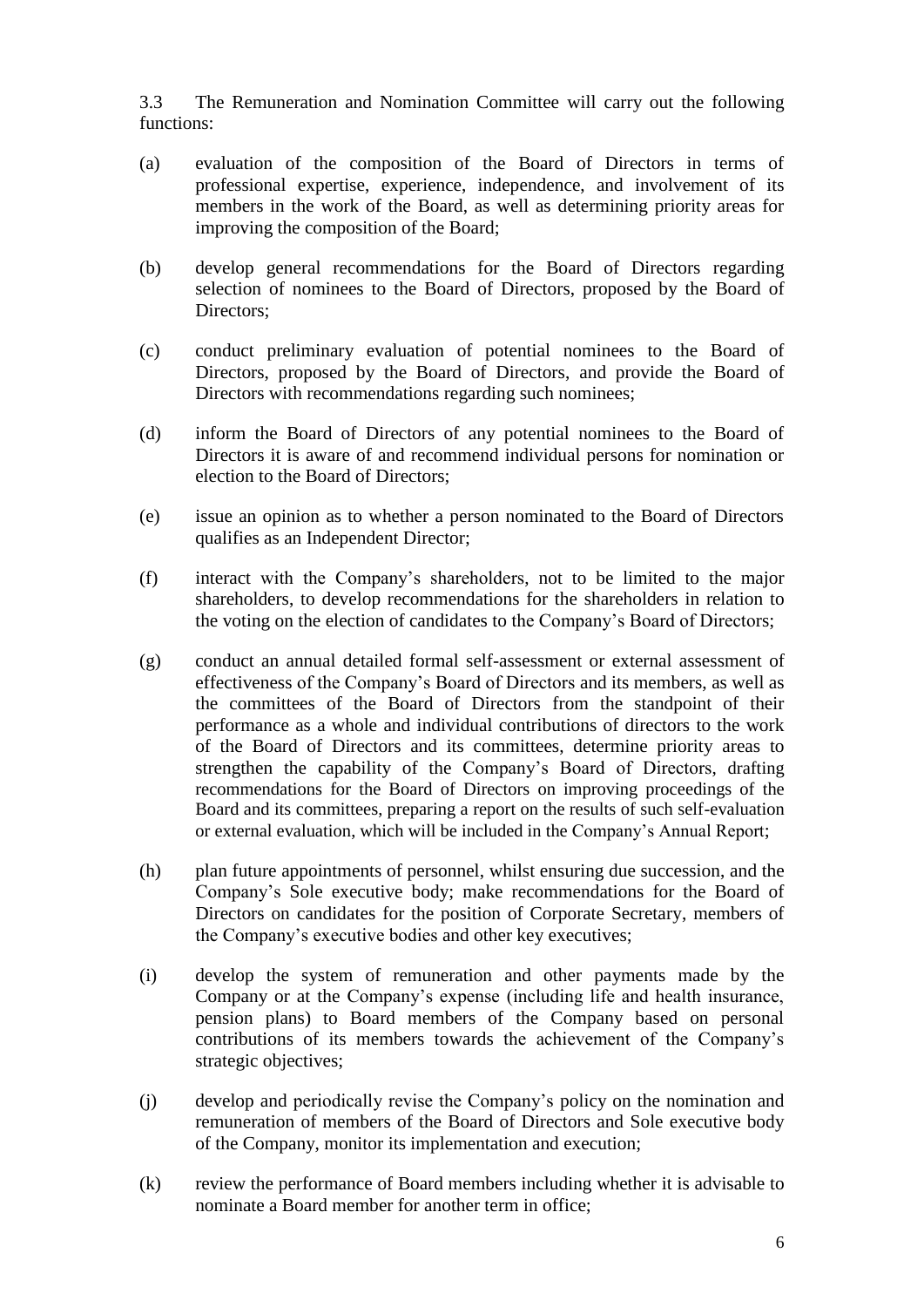- (l) provide the Board of Directors with recommendations regarding the material terms of the contract with the Company's Sole executive body;
- (m) establish the terms and conditions for the early termination of the labour contract with the Company's Sole executive body, taking into account, as appropriate, the material liabilities of the Company;
- (n) conduct a preliminary evaluation of the Company's executive bodies' performance based on annual results in accordance with the Company's remuneration policy;
- (o) develop recommendations for the Board of Directors regarding the determination of the amount of remuneration and bonus principles for the Company's Corporate Secretary;
- (p) review information furnished by Board members, which will be disclosed in accordance with the existing legislation or the Charter, with a view to establishing whether such Board members are interested in any decisions of the Company, as well as information related to the circumstances preventing the aforementioned officers from efficiently discharging their duties as members of the Board and circumstances entailing the loss of independence as a member of the Board of Directors;
- (q) analyse the state of the Company's corporate culture on a regular basis, review available tools for its evaluation and results of their use, as well as prepare proposals for their improvement.

## **4. HEALTH, SAFETY AND ENVIRONMENTAL COMMITTEE**

4.1 The Health, Safety and Environmental Committee will assist the Board in obtaining assurance that appropriate systems are in place to deal with the management of health, safety and environmental risks.

4.2 The Health, Safety and Environmental Committee will comprise at least five members. At least two members of the Health, Safety and Environmental Committee (including Chair of the Committee) will be Independent Directors.

4.3 The Health, Safety and Environmental Committee will carry out the following functions:

- (a) advise the Board of Directors on safety policy and the establishment of safety procedures including the reporting system to the Company's executive body and through the executive body to the Board of Directors;
- (b) review the safety performance of the Company and its constituent parts against targets as established either by the Company's Board of Directors or its executive body;
- (c) review major safety incidents and advise on lessons learnt and/or sanctions to be applied;
- (d) initiate and review comparisons with best safety and environmental practice;